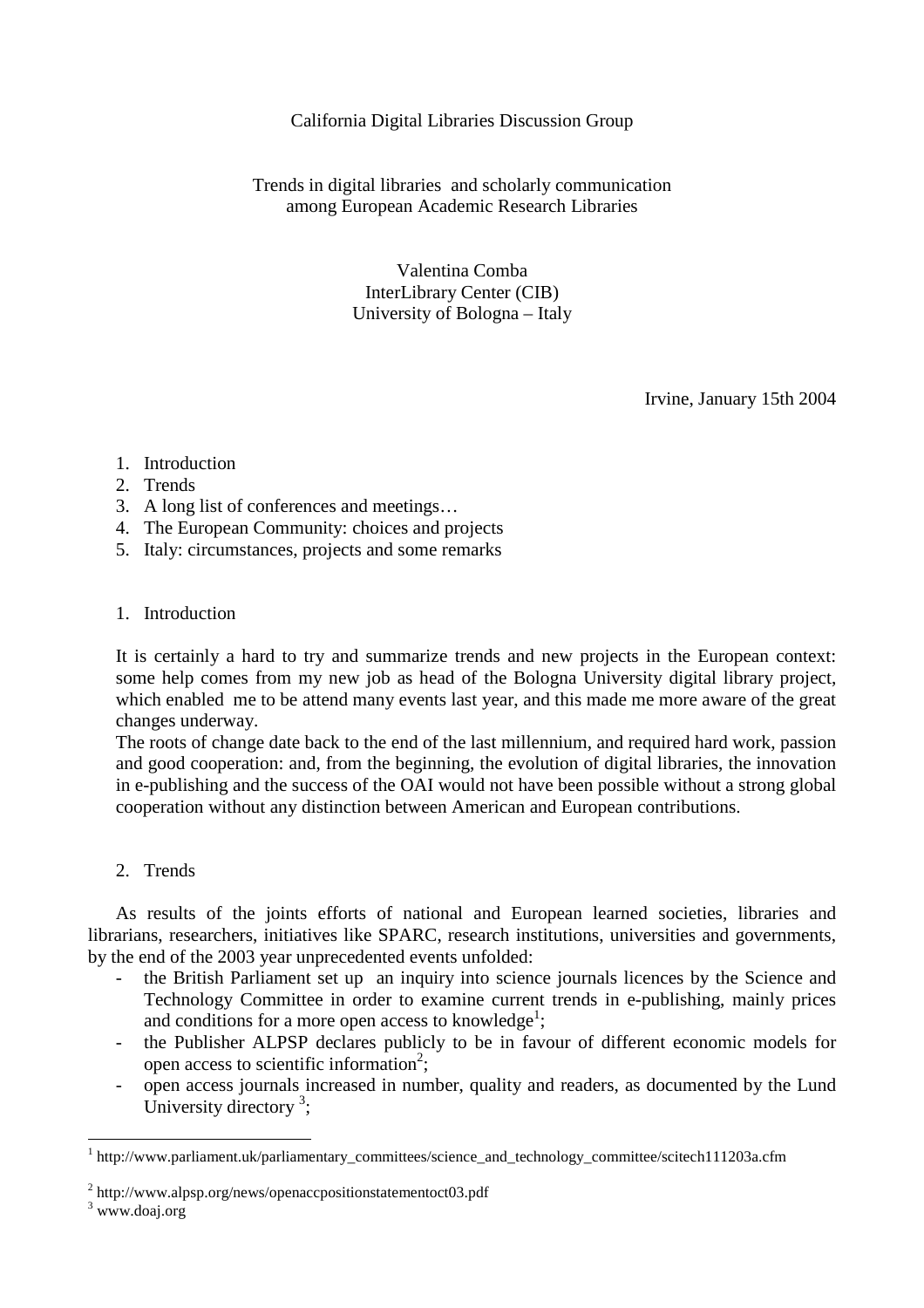- many European Universities started a large number of projects dealing with digitisation, institutional repositories and support disciplinary open archives
- through the  $5<sup>th</sup>$  and the  $6<sup>th</sup>$  Framework Programmes the European Community funded projects to enhance the quality e-content made available in European countries;
- even in Europe, there are very poor countries that will be helped by the HINARI Project (group 1: Albania and the Ukraine; group 2: Bosnia-Herzegovina, Kosovo, Latvia, Lithuania, Romania, Serbia and Montenegro, Macedonia)
- the October 2003 Berlin Conference launched the Declaration which matched the Sciences and the Humanities toward open access to knowledge.

Changes are more evident in some countries and slower in others, but remarkably a very strong initiative has been undertaken by SPARC Europe, by the Open Archives Forum to allow all institutions to participate in new projects.

The awareness has spread not only among the traditional librarians conferences and associations, but also among a larger and heterogeneous group of scientists, researchers, information professionals, university managers…

We have witnessed rough discussions opposing commercial publishers and Open Archives leaders; we have heard an important representative of a learned societies' publisher like Sally Morris acknowledge that the learned societies may decide to reduce profit from their journals to improve their circulation. Even in Italy where the funding choices of the current government have greatly cut Universities budgets, some of them have invested in digital libraries projects and invested relevant funds for innovation and new services.

Therefore, the most important trends are:

- large and increasing diffusion and number of open access journals (now more than listed in www.doaj.org);

- stakeholders' deeper awareness about the importance of open access to knowledge, both in the humanities and science domains

- more institutional and disciplinary Open Archives, and more content in them<sup>4</sup>

- new open attitudes about open access business model by some publishers
- larger national and institutional investments in digitisation projects.

3. A long list of conferences and meetings…

Before talking about what happened in 2003, I would like to recall that the Budapest Manifesto<sup>5</sup> was drafted in Europe and also one of the most important open source tools for self archiving: eprints software - was developed in Southampton. I would also like to mention the OAI Workshops organised by the CERN Library in Geneva – some truly and essential meetings for the latest developments on Open Archives.

I am not going to quote all meetings – impossible ! – nor just the ones I went to. But it is relevant to understand that during the past year in Europe a large number of people met not only to talk about projects but also to say: "we have made our choices and we wish to move in this direction".

In January 2003 the CNRS and the French Ministry for the Research and the New Technology organized the lively conference "Libre accès à l'information scientifique et technique**"6 ,** where many

<sup>&</sup>lt;sup>4</sup> Along the eprints directory (http://software.eprints.org/archives.php) there are 48 eprints archives in the following European countries: Belgium (1), Croatia (1), France (7), Germany (5), Hungaria (3) , Ireland (2), Italy (8), Portugal  $(1)$ , Slovenia  $(1)$ , Sweden  $(4)$ , UK  $(15)$ .

 $\frac{1}{2}$  http://www.soros.org/openaccess/

 $6$  http://www.inist.fr/ $0a/\text{spin}/\text{sem}2003$ .html: this site contains the live records of the speeches not just the papers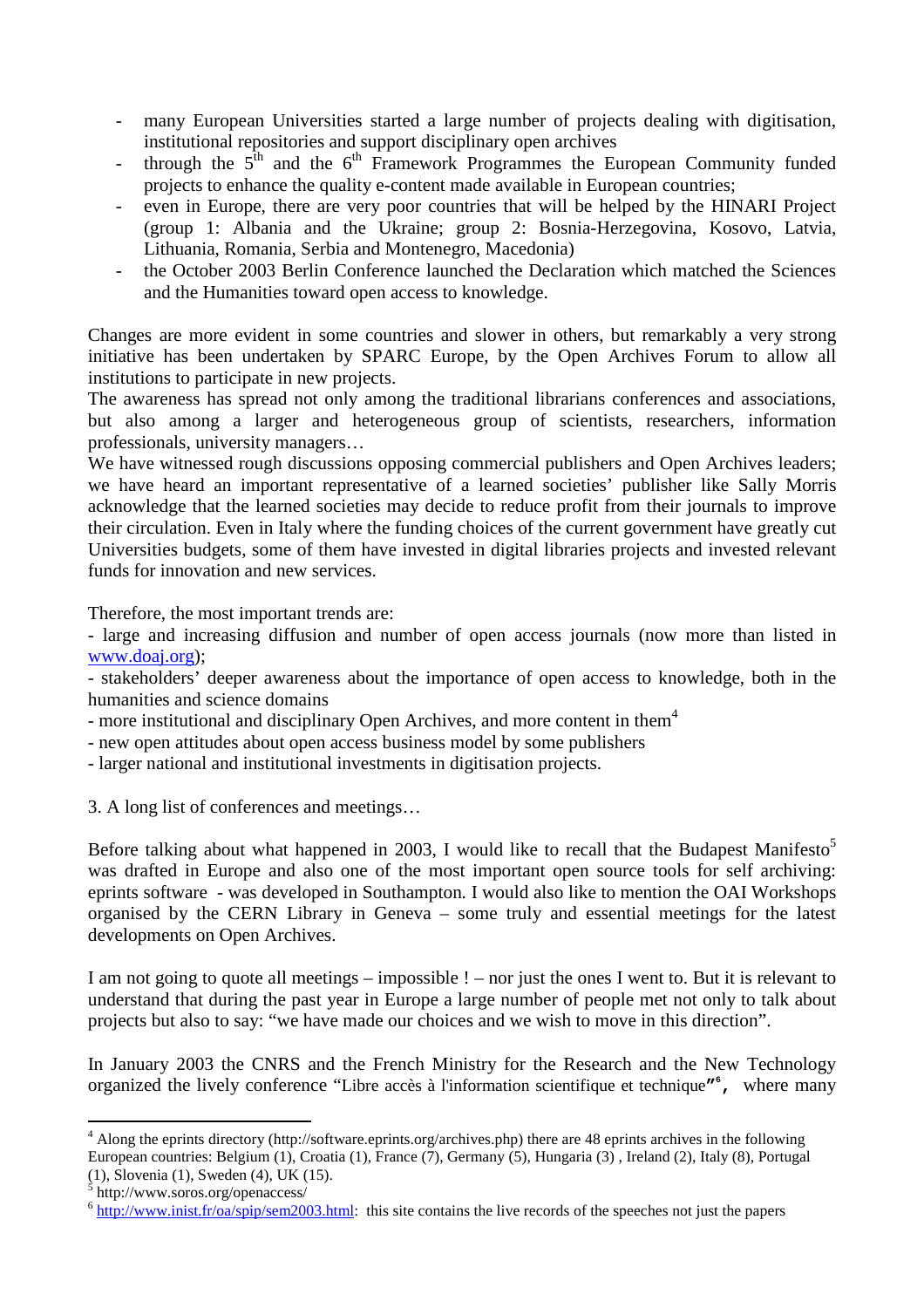participants from Europe (and also US and Canada) gave their contribution to a very frank discussion about the hot themes like new economic models for journals and intellectual propriety.

At the end of March in Berlin the OA Forum organized a Workshop<sup>7</sup> devoted to Multimedia Networked Resources, where tutorials where provided and an important overview of Open Archives Multimedia projects under way was offered .

On the  $20<sup>th</sup>$  of May the CILEA consortium organised a meeting in Milan to launch its project AEPIC (Academic Electronic Publishing Infrastructures – CILEA) devoted to Universities.

At the end of May the international research centre in Trieste called SISSA gathered a small number of speakers of excellence to discuss Open Archives and Peer Review<sup>8</sup>. I had the opportunity to attend (the workshop was reserved for internal young researchers and therefore there where no more than 20 participants) and witness the relevant innovation in the authors' behaviour since the stable availability - in physics- of the Open Archive Aryiv.

In June 2003 the LIBER Conference was held in Rome where Sally Morris offered very interesting information on the author and publisher questionnaires, and the first glimpses of a new attitude toward different economic models for scholar journals became apparent (in the corridors Frederic Friend confessed the "very hard and collective work" done by SPARC Europe to reach success !).

Unfortunately most of the IFLA World Conference (Berlin, August) did not concern our topic, but much more the European Conference of Digital Libraries (Trondheim, August)<sup>9</sup> not only in terms of the scientific contents of papers and poster session, but also thanks to the panel discussions and round tables, where, once again SPARC Europe and Elsevier argued in elegant way. Some distinguished speakers challenged on the topic "Digital ? Libraries ? all these question-marks"<sup>10</sup>; and other very expert speakers discussed about metadata and how much they are worth: the concluding remark of this panel: metadata are too long and too expensive but what are the alternatives.

I am going to close this list with the very important Berlin conference "Open Access to Knowledge in the Sciences and Humanities"<sup>11</sup>: the participation of many scientists and researchers, not just librarians and publishers, produced a joint declaration that is a big step forward for cooperation in an open access frame.

# 4.The European Community choices and projects

This paper would not be complete without a short insight into the EC role in funding projects. Since the  $5<sup>th</sup>$  Framework Programme the EC focus has quite changed. During 2002-2003 years many relevant projects for the digital libraries (and digitisation projects) where funded: just to cite some of them, DELOS, ERPANET, EULER, FIGARO, LIBECOM, D-LIB Center<sup>12</sup>, CULTIVATE...

<sup>7</sup> http://www.oaforum.org/workshops/berl\_invitation.php

<sup>&</sup>lt;sup>8</sup>The programme and some speakers' ppt presentations (in English) at http://www.sissa.it/~marco/ws.html. My report (sorry ! In Italian) in: http://eprints.rclis.org/archive/00000236/01/sissa.pdf

 $9$  http://www.ecdl2003.org/

<sup>11</sup> http://www.zim.mpg.de/openaccess-berlin/

<sup>12</sup> http://opendlib.iei.pi.cnr.it/home.html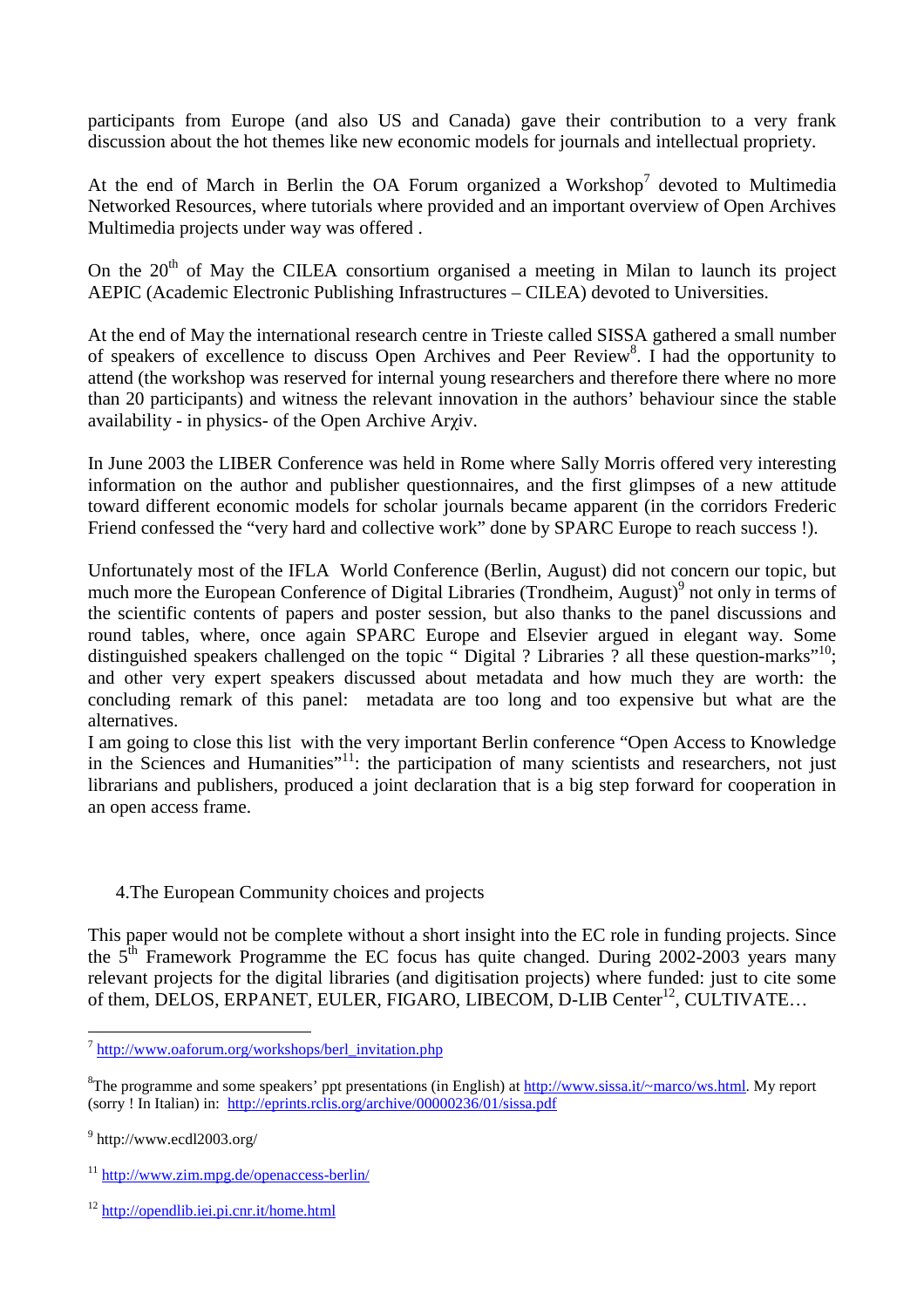By the end of 2003 the results of the survey " Indicators for European digital content for the global networks"13 were seriously taken in account and by consequence the Commission goal has been to finance mainly the projects based on joint venture commercial-public organizations, and oriented to original European econtent production. For instance, the important proposal of the  $DML-EU - a$ European digital library for mathematics – has been rejected and not funded. The official list of the  $6<sup>th</sup>$  Framework Programme it is not still available, but the choices are already quite clear. Very relevant in the European area are the following projects:

- GALLICA, which is financed by the Bibliothèque Nationale de France

- NUMDAM, financed by the French CNRS about old mathematics manuscripts digitisation
- SCHOLNET, which is a truly European project financed by ERCIM and INRIA (France), GMD (Germany), FORTH (Greece), SICS (Sweden), CNR (Italy) and University of Masaryk (Czhech Republik) about a multimedial infrastructure for digital libraries
- DIEPER, financed by the European Community and based in Gottingen, for periodicals digitisation (ended in 2001: but the Gottingen Center has launched other projects).

The most important project for digital libraries in Europe at the moment is **MINERVA**, related to methodological and management contents:

- benchmarking/guidelines/best practice
- digitised contents directories
- common/multilingual platforms

### 6. Italy: circumstances, projects and some remarks

Finally, I wish to speak about some aspects of the Italian situation, in which I am very deeply involved.

 Despite the lack of funding and overall attention by the present government to the research and cultural projects, a lot of work has been done compared to some other countries of the southern Europe:

- first of all, the Library and Information Profession Eprints Server, E-LIS, which is the result of an international collaboration is based in Italy; E-LIS is managed by an Italian colleague, Antonella De Robbio, to whom I am very grateful to for her help and collaboration, also for this paper. This Server was opened two years ago and has collected more than 300 papers from all over the world
- the Italian Government that is the Ministry for the Cultural Heritage participates to the MINERVA Project funded by the  $5<sup>th</sup>$  Framework Programme at EC level and by the national governments; Italy is funding the digitisation of ancient manuscripts and books of music, and now periodicals published before the 1861.
- the CILEA Consortium and Computer Center has launched the AEPIC Project<sup>14</sup> for epublishing, institutional repositories and archiving services for teaching materials
- $-$  in Italy SISSA and Udine University participate in the TORII project<sup>15</sup> (with the City University of London, the Université Joseph Fourier of Grenoble, CERN – Geneva and IOP – Bristol UK) for personalization and social filtering of information by researchers.

The situation is very difficult in Universities because of the Ministry of Education's policy: since the present government came into office no more funds have been given to the Public Universities

-

<sup>&</sup>lt;sup>13</sup> http://www.cordis.lu/econtent/studies/stud\_mobile.htm

 $^{14}$  cfr. the english version of the CILEA Open Archivi Platform:

http://eprints.rclis.org/archive/00000518/01/OA\_platform\_project\_plan\_eng\_1\_3.pdf

<sup>&</sup>lt;sup>15</sup> http://torii.sissa.it/torii/AuthenticateUser/VerifyFirstAccess.jsp?pageToLoad=/index.jsp